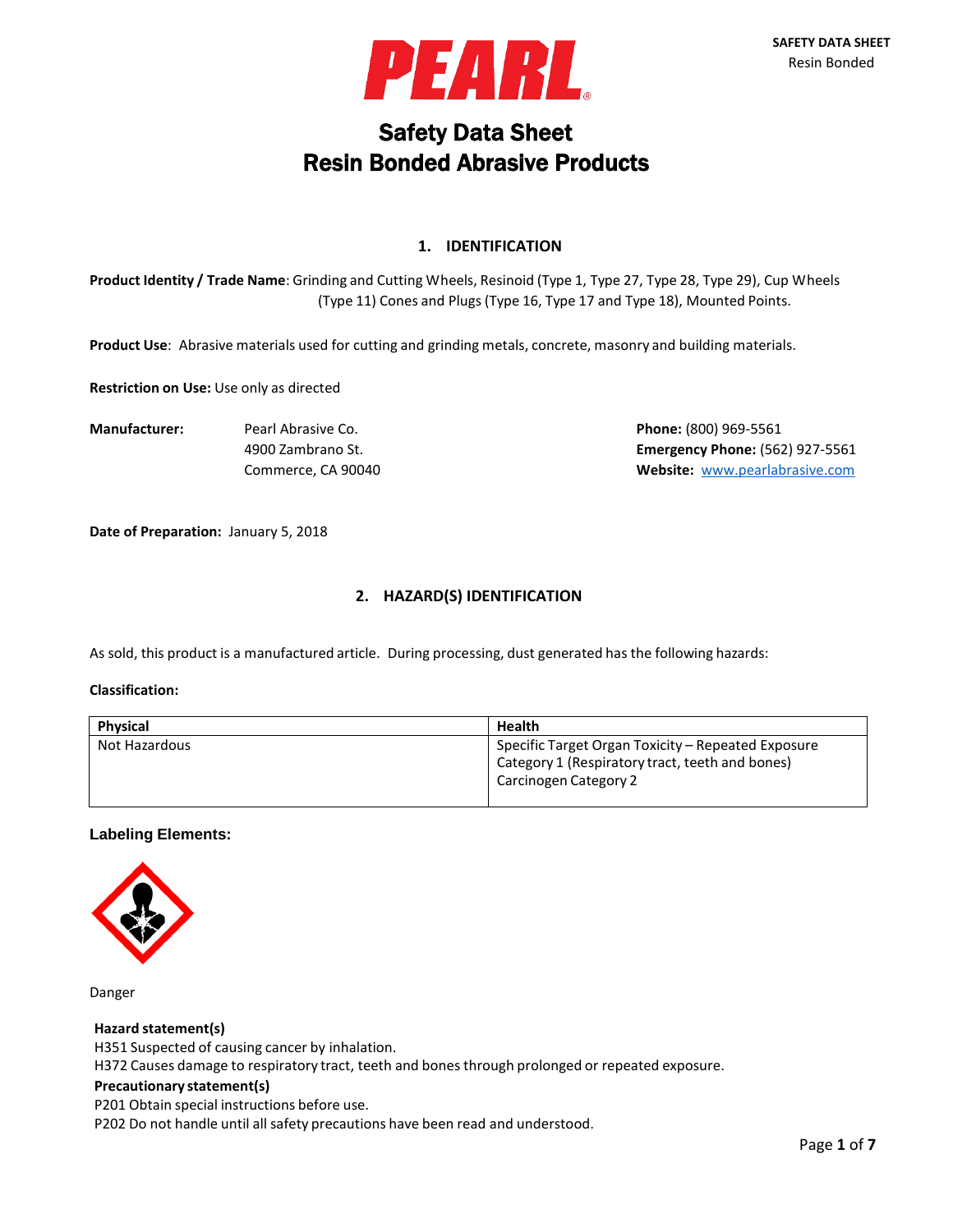

P260 Do not breathe dust.

P264 Wash thoroughly after handling.

P270 Do not eat, drink or smoke when using this product. P280 Wear eye protection. P308+P313 IF exposed or concerned: Get medical attention. P405 Store locked up.

P501 Dispose of contents in accordance with local, regional and national regulations.

## **3. COMPOSITION / INFORMATION ON INGREDIENTS**

| <b>Chemical name</b>        | <b>CAS No.</b> | <b>Concentration</b> |
|-----------------------------|----------------|----------------------|
| Aluminum Oxide              | 1344-28-1      | $0 - 95$             |
| Silicon Carbide             | 409-21-2       | $0 - 95$             |
| Zirconium Oxide             | 1314-23-4      | $0 - 80$             |
| <b>Cured Phenolic Resin</b> | N/A            | $1 - 30$             |
| Nitrile Compounds           | N/A            | $1 - 20$             |
| <b>Fluoride Compounds</b>   | N/A            | $1 - 20$             |
| Iron Pyrite                 | 12068-85-8     | $0 - 20$             |
| Woven Fiberglass            | N/A            | $0 - 15$             |
| <b>Calcium Compounds</b>    | N/A            | $0 - 15$             |
| Sulfur                      | 7704-34-9      | $0 - 15$             |
| Calcium Oxide               | 1305-78-8      | $1 - 10$             |
| Cryolite                    | 15096-52-3     | $1 - 10$             |
| <b>Cured Epoxy Resin</b>    | N/A            | $1 - 10$             |
| <b>Titanium Dioxide</b>     | 13463-67-7     | $0 - 5$              |
| Calcium Carbonate           | 1317-65-3      | $0-5$                |
| Aluminum Potassium Fluoride | 14484-69-6     | $0-5$                |
| Iron Oxide                  | 1309-37-1      | $0-5$                |
| Graphite                    | 7782-42-5      | $0-5$                |
| Potassium Fluoroborate      | 14075-53-7     | $0-5$                |

The specific identity and/or exact percentage has been withheld as a trade secret.

## **4. FIRST AID MEASURES**

Ingestion: If grinding dust is swallowed, seek medical attention.

**Inhalation**: If overexposed to grinding dust, remove victim to fresh air and get medical attention.

**Eye Contact**: Flush eyes thoroughly with water, holding open eyelids. Get medical attention if irritation persists. Obtain immediate medical attention for foreign body in the eye.

**Skin Contact**: Wash dust from skin with soap and water. Launder contaminated clothing before reuse.

**Most importantsymptoms/effects, acute and delayed:** May cause mechanical eye and skin irritation. Inhalation of dust may cause nose, throat and upper respiratory tract irritation. Prolonged inhalation of high concentration of dust may cause adverse effects on the lungs. Suspected of causing cancer based on animal data. Prolonged overexposure may cause damage to the respiratory tract, bones and teeth by inhalation.

**Indication of immediate medical attention and special treatment, if necessary:** Immediate medical attention is not required.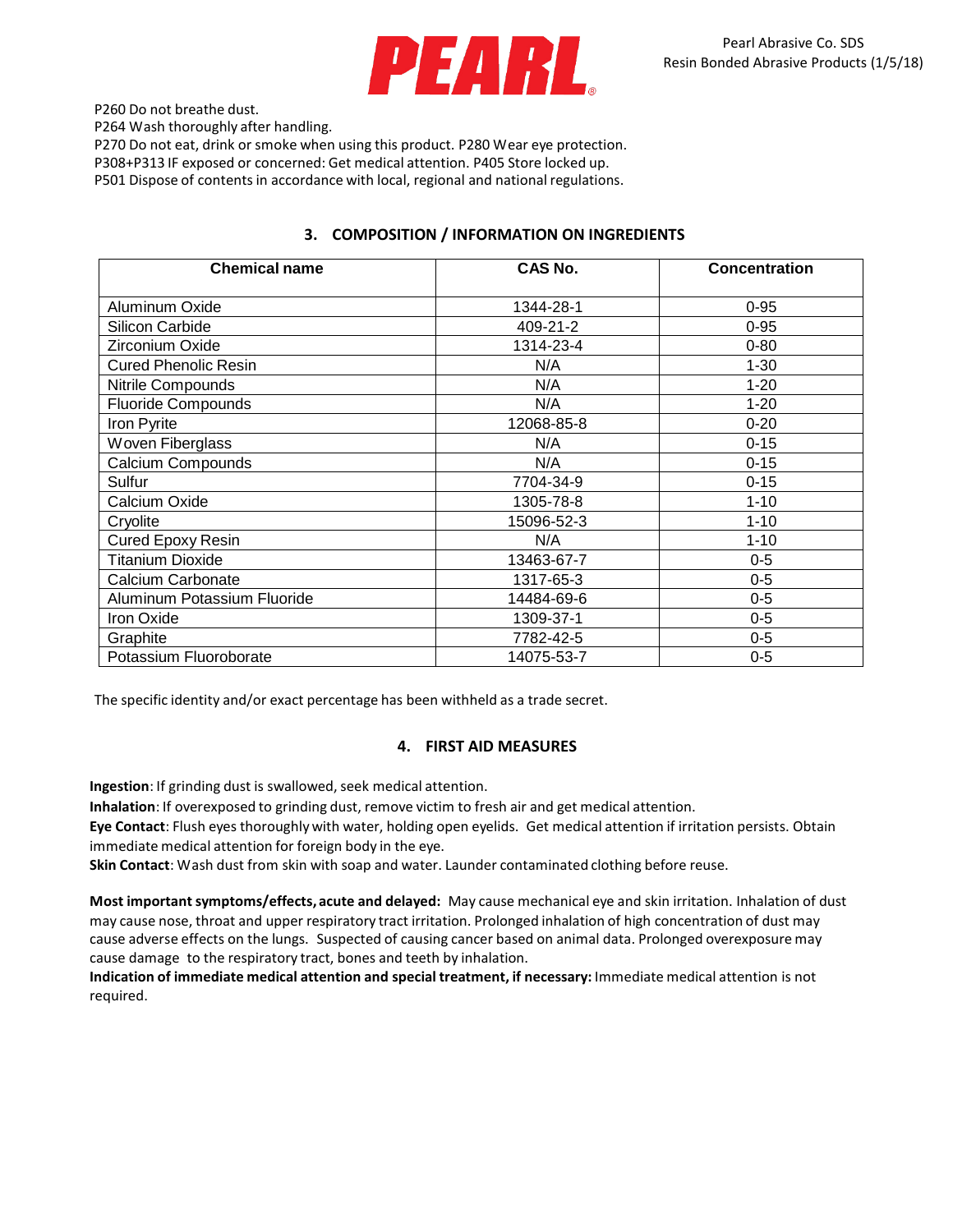

# **5. FIRE FIGHTING MEASURES**

**Suitable (and unsuitable) extinguishing media:** Use any media that is appropriate for the surrounding fire. **Specific hazards arising from the chemical:** This product is not combustible; however, consideration must be given to the potential fire or explosion hazards from the base material being processed. Many materials create flammable or explosive dusts or turnings when machined or ground.

**Special protective equipment and precautionsfor fire-fighters:** Firefightersshould wear full emergency equipment and NIOSH approved positive pressure self-contained breathing apparatus.

## **6. ACCIDENTAL RELEASE MEASURES**

**Personal precautions, protective equipment, and emergency procedures:** Wear appropriate respirator and protective clothing as needed to avoid eye contact and inhalation of dust.

**Environmental precautions:** Avoid release into the environmental. Report releases as required by local, state and federal authorities.

**Methods and materialsfor containment and cleaning up:** Pick up, sweep up or vacuum and place in a container for disposal. Minimize generation of dust.

# **7. HANDLING AND STORAGE**

**Precautionsfor safe handling:** Use only with adequate ventilation. Avoid breathing dust. Wash thoroughly after handling and use, especially before eating, drinking or smoking. Refer to ANSI B7.1, Safety Requirements for the Use, Care and Protection of Abrasive Wheels for additional information. Consider potential exposure to components of the base materials or coatings being ground. Refer to OSHA's substance specific standards for additional work practice requirements where applicable.

**Conditionsfor safe storage, including any incompatibilities:** Store in accordance with ANSI B7.1. Protect abrasive wheels from damage.

## **8. EXPOSURE CONTROLS / PERSONAL PROTECTION**

#### **Exposure Guidelines:**

| Aluminum Oxide                           | 5 mg/m3 ACGIH TLV (respirable fraction) (as Al metal) |
|------------------------------------------|-------------------------------------------------------|
|                                          | 15 mg/m3 TWA OSHA PEL (total dust)                    |
|                                          | 5 mg/m3 TWA OSHA PEL (respirable fraction)            |
| Silicon Carbide                          | 3 mg/m3 TWA ACGIH TLV (respirable fraction)           |
|                                          | 10 mg/m3 TWA ACGIH TLV (inhalable fraction)           |
|                                          | 15 mg/m3 TWA OSHA PEL (total dust)                    |
|                                          | 5 mg/m3 TWA OSHA PEL (respirable fraction)            |
| Zirconium Oxide (as zirconium compounds) | 5 mg/m3 TWA ACGIH TLV                                 |
|                                          | 10 mg/m3 STEL ACGIH TLV                               |
|                                          | 5 mg/m3 TWA OSHA PEL                                  |
| <b>Cured Phenolic Resin</b>              | None Established                                      |
| Nitrile Compounds                        | None Established                                      |
| <b>Fluoride Compounds</b>                | 2.5 mg/m3 TWA ACGIH TLV                               |
|                                          | 2.5 mg/m3 TWA OSHA PEL                                |
| Iron Pyrite                              | None Established                                      |
| Woven Fiberglass                         | 5 mg/m3 TWA ACGIH TLV (inhalable)                     |
|                                          | 1 f/cc TWA ACGIH TLV (respirable)                     |
| Calcium Compounds                        | None Established                                      |
| Sulfur                                   | None Established                                      |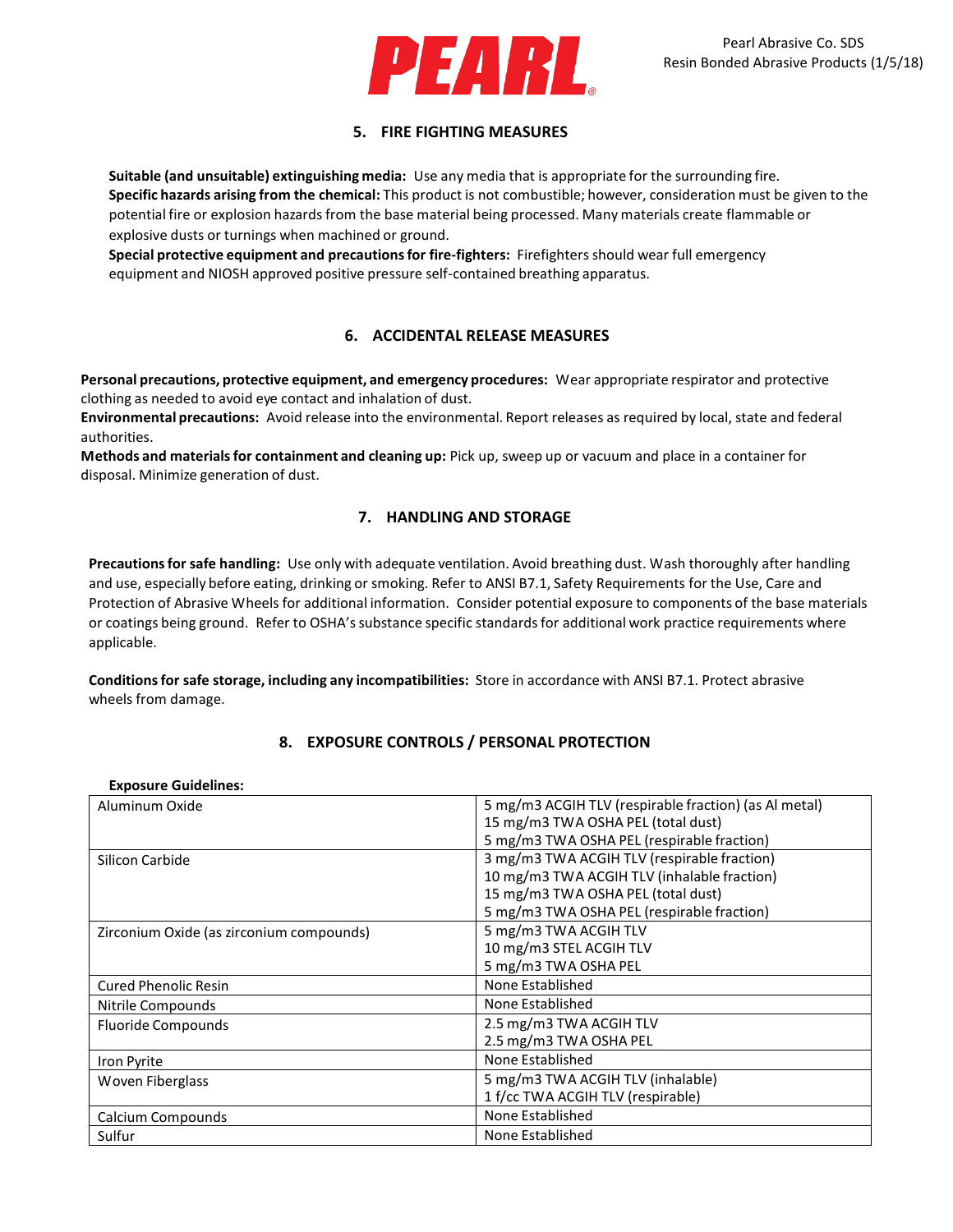

| Calcium Oxide           | 2 mg/m3 TWA ACGIH TLV                      |
|-------------------------|--------------------------------------------|
|                         | 5 mg/m3 TWA OSHA PEL                       |
| Cryolite (as fluorides) | 2.5 mg/m3 TWA ACGIH TLV                    |
|                         | 2.5 mg/m3 TWA OSHA PEL                     |
| Cured epoxy resin       | None Established                           |
| Titanium Dioxide        | 10 mg/m3 TWA ACGIH TLV                     |
|                         | 15 mg/m3 TWA OSHA PEL (total dust)         |
| Calcium Carbonate       | 15 mg/m3 TWA OSHA PEL (total dust)         |
|                         | 5 mg/m3 TWA OSHA PEL (respirable fraction) |
|                         |                                            |

| Aluminum Potassium Fluoride (as Al metal)  | 5 mg/m3 ACGIH TLV (respirable fraction) (as Al metal) |
|--------------------------------------------|-------------------------------------------------------|
|                                            | 15 mg/m3 TWA OSHA PEL (total dust)                    |
|                                            | 5 mg/m3 TWA OSHA PEL (respirable fraction)            |
| Aluminum Potassium Fluoride (as fluorides) | 2.5 mg/m3 TWA ACGIH TLV                               |
|                                            | 2.5 mg/m3 TWA OSHA PEL                                |
| Iron Oxide                                 | 5 mg/m3 TWA ACGIH TLV (respirable fraction)           |
|                                            | 10 mg/m3 TWA OSHA PEL (fume)                          |
| Graphite                                   | 2 mg/m3 TWA ACGIH TLV (respirable fraction)           |
|                                            | 15 mppcf mg/m3 TWA OSHA PEL                           |
| Potassium Fluoroborate (as fluorides)      | 2.5 mg/m3 TWA ACGIH TLV                               |
|                                            | 2.5 mg/m3 TWA OSHA PEL                                |

Note: Consider also components of base materials and coatings being ground.

**Appropriate engineering controls:** Use local exhaust or general ventilation as required to minimize exposure to dust and maintain the concentration of contaminants below occupational exposure limits.

#### **Individual protection measures,such as personal protective equipment:**

**Respiratory protection:** Use NIOSH approved respirator if exposure limits are exceeded or where dust exposures are excessive. Consider the potential for exposure to components of the coatings or base material being ground in selecting proper respiratory protection. Refer to OSHA's specific standards for lead, cadmium, etc. where appropriate. Selection of respiratory protection depends on the contaminant type, form and concentration. Select and use respirators in accordance with OSHA 1910.134 and good industrial hygiene practice.

**Skin protection:** Cloth or leather gloves recommended.

**Eye protection:** Safety goggles or face shield over safety glasses with side shields.

**Other:** Protective clothing as needed to prevent contamination of personal clothing. Hearing protection may be required.

## **9. PHYSICAL AND CHEMICAL PROPERTIES**

Appearance (physical state, color, etc.): Black, brown or reddish colored solid wheel. **Odor:** No Odor

| Odor threshold: Not applicable                         | <b>pH:</b> Not applicable                 |
|--------------------------------------------------------|-------------------------------------------|
| Melting point/freezing point: Not applicable           | <b>Boiling Point: Not applicable</b>      |
| Flash point: Not applicable                            | Evaporation rate: Not applicable          |
| Flammability (solid, gas): Not combustible             |                                           |
| Flammable limits: LEL: Not applicable                  | <b>UEL:</b> Not applicable                |
| Vapor pressure: Not applicable                         | Vapor density:                            |
| <b>Relative density: Not applicable</b>                | Solubility(ies): Not soluble              |
| Partition coefficient: n-octanol/water: Not applicable | Auto-ignition temperature: Not applicable |
| Decomposition temperature: Not applicable              | Viscosity: Not applicable                 |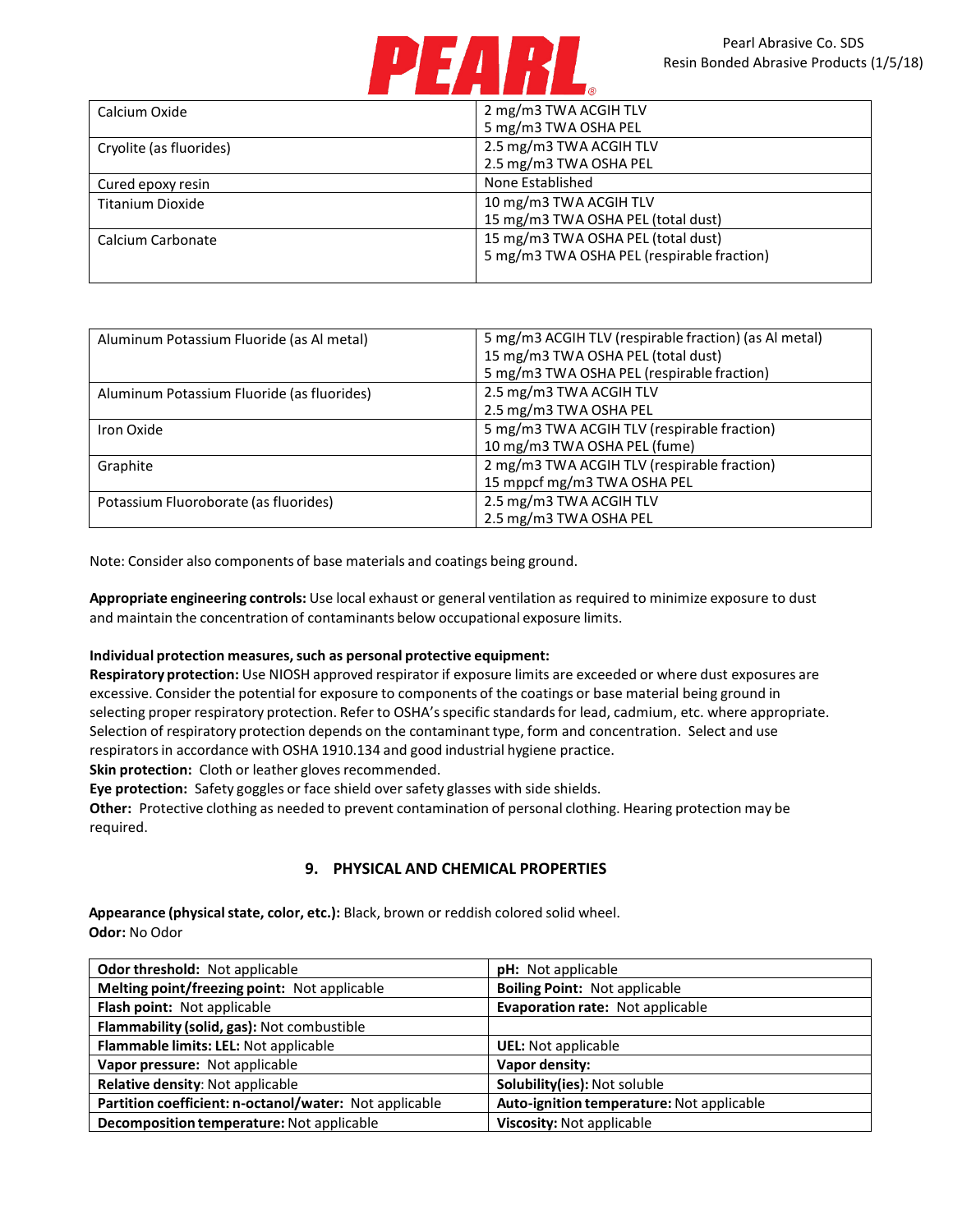

# **10. STABILITY AND REACTIVITY**

**Reactivity:** Not reactive.

**Chemical stability: Stable.** 

Possibility of hazardous reactions: None known.

**Conditionsto avoid:** None known.

**Incompatible materials:** None known.

**Hazardous decomposition products:** Dust from grinding could contain ingredientslisted in Section 3 and other, potentially more hazardous components of the base material being ground or coatings applied to the base material.

# **11. TOXICOLOGICAL INFORMATION**

**Routes of exposure:**

**Inhalation:** Dust may cause respiratory irritation.

**Ingestion:** None expected under normal use conditions. Swallowing large pieces may cause obstruction of the gastrointestinal tract.

**Skin contact:** None expected under normal use conditions. Rubbing product across the skin may cause mechanical irritation or abrasions.

**Eye contact**: Dust may cause mechanical irritation.

**Chronic effectsfrom short- and long-term exposure:** Long-term overexposure to respirable dust may cause lung damage (fibrosis) with symptoms of coughing, shortness of breath and diminished breathing capacity. Chronic effects may be aggravated by smoking. Prolonged overexposure to fluorides may cause a bone condition, fluorosis. Prolonged exposure to elevated noise levels during operations may affect hearing. A greater hazard, in most cases, is the exposure to the dust/fumesfrom the material or paint/coatings being ground. Most of the dust generated during grinding is from the base material being ground and the potential hazard from this exposure must be evaluated.

**Carcinogenicity:** Titanium Dioxide is listed by IARC as a group 2B Carcinogen (suspected human carcinogen). None of the other componentsis listed as a carcinogen or potential carcinogen by OSHA, NTP or IARC.

#### **Numerical measures of toxicity**:

Aluminum Oxide: LD50 Oral rat >5,000 mg/kg Silicon Carbide: Oral rat LD50 >2000 mg/kg, Dermal rat LD50 >2000 mg/kg Zirconium Oxide: Oral rat LD50 >5000 mg/kg Iron Pyrite: No toxicity data available Sulfur: Oral rat LD50 >2000 mg/kg, Inhalation rat LC50 >5.43 mg/L/4 hr, Dermal rat LD50 >200 mg/L Calcium Oxide: Oral rat LD50 >7340 mg/kg Cryolite: LD50 Oral rat >5,000 mg/kg Titanium Dioxide: LD50 Oral rat >5,000 mg/kg, Inhalation rat LC50 >6.82 mg/L/4 hr Calcium Carbonate: No toxicity data available Aluminum Potassium fluoride: LD50 oral rat 2150 mg/kg, LC50 inhalation rat > 3.4 mg/L, LD50 dermal rabbit > 2000 mg/kg. Iron Oxide: LD50 oral rat > 10000 mg/kg Graphite: LD50 oral rat > 2000 mg/kg, LC50 inhalation rat > 2 mg/L Potassium Fluoroborate: LD50 oral rat > 2000 mg/kg, LC50 inhalation rat > 5.3 mg/L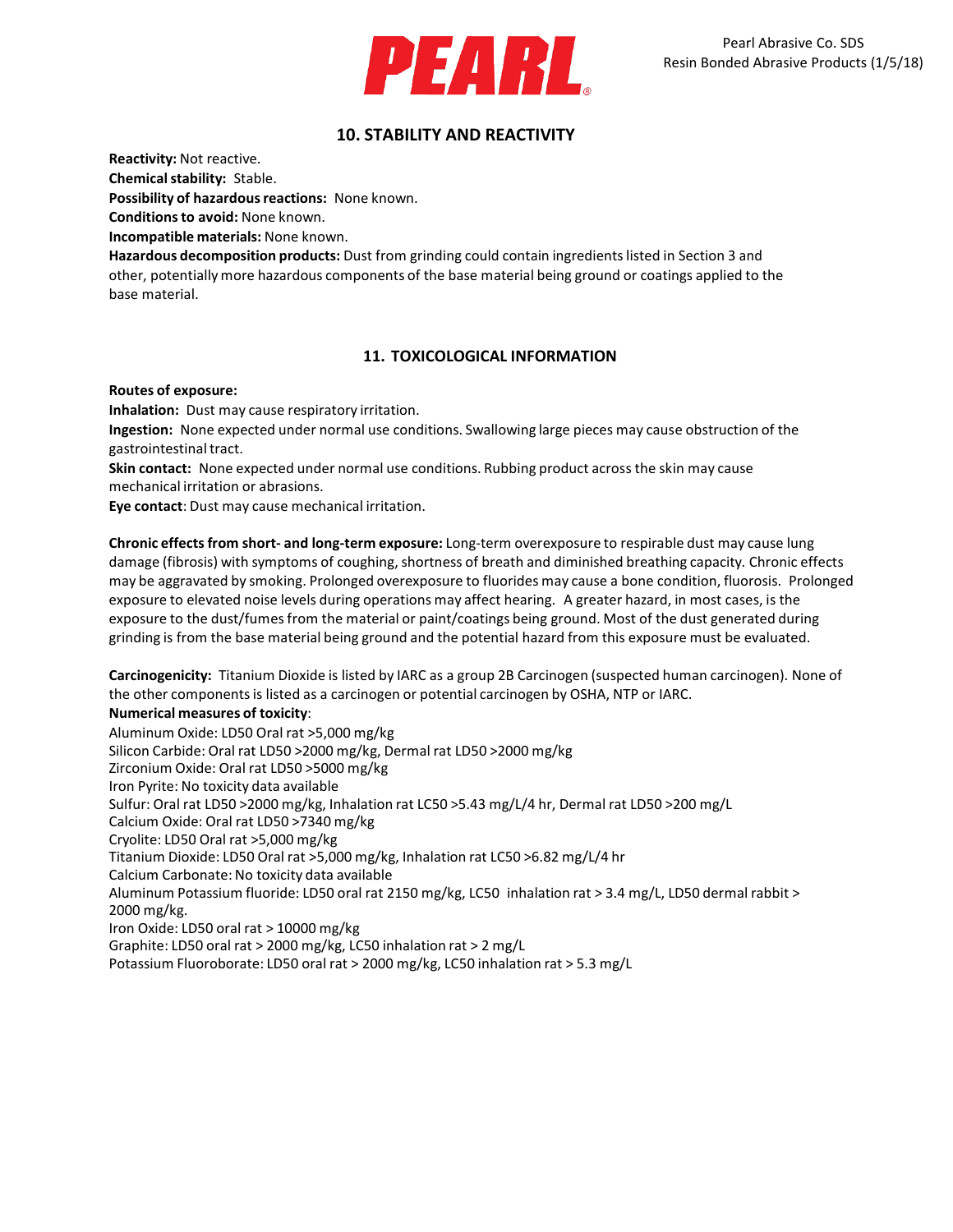

# **12. ECOLOGICAL INFORMATION**

#### **Ecotoxicity:**

Aluminum Oxide: 96 hr LC50 Pimephales promelas 35 mg/L Silicon Carbide: No data available Zirconium Dioxide: 96 hr LC50 Danio rerio >100 mg/L, 48 hr EC50 daphnia magna >100 mg/L, 72 hr Iron Pyrite: No data available Sulfur: 96 hr LC50 Oncorhynchus mykiss > 5 µg/L (solubility limit of sulfur), 48 hr EC50 daphnia magna > 5 µg/L (solubility limit of sulfur) Calcium oxide: 96 hr LC50 Cyprinus carpio >1070 mg/L Cryolite: No data available Titanium Dioxide: 48 hr EC50 daphnia magna >500 mg/L Calcium Carbonate: No data available Aluminum Potassium fluoride: Brachydanio rerio LC50 > 10 mg/L/96h Iron Oxide: No data available Graphite: Danio rerio LC50 > 100 mg/L/96hr Potassium Fluoroborate: Leuciscusidus LC50: 760 mg/L/96hr **Persistence and degradability:** Biodegradation is not applicable to inorganic compounds.

**Bioaccumulative potential:** No data available

**Mobility in soil:** No data available.

**Other adverse effects:** No hazardsto the environment are expected from this product. However, consideration must be given to potential environment effects of the base material being processed

## **13. DISPOSAL CONSIDERATIONS**

Dispose in accordance with all applicable local, state/provincial and federal regulations. Local regulations may be more stringent than regional and national requirements. It is the responsibility of the waste generator to determine the toxicity and physical characteristics of the material to determine the proper waste identification and disposal in compliance with applicable regulations.

## **14. TRANSPORT INFORMATION**

|            | UN Number | Proper shipping name | Hazard<br>Class | <b>Packing</b><br>Group | Environmental<br>Hazard |
|------------|-----------|----------------------|-----------------|-------------------------|-------------------------|
| <b>DOT</b> | None      | Not Regulated        | None            | None                    |                         |
| <b>TDG</b> | None      | Not Regulated        | None            | None                    |                         |

**Transport in bulk (according to Annex II of MARPOL 73/78 and the IBC Code):** Not applicable – product is transported only in packaged form.

**Special precautions:** None identified.

## **15. REGULATORY INFORMATION**

#### **SARA Section 311/312 Hazard Categories**: Not Applicable

**SARA Section 313:** Some products contain the following toxic chemicals subject to the reporting requirements of Section 313 of Title III of the Superfund Amendments and Reauthorization Act of 1986 and 40 CFR Part 372 (Toxic Chemical Release Reporting): None